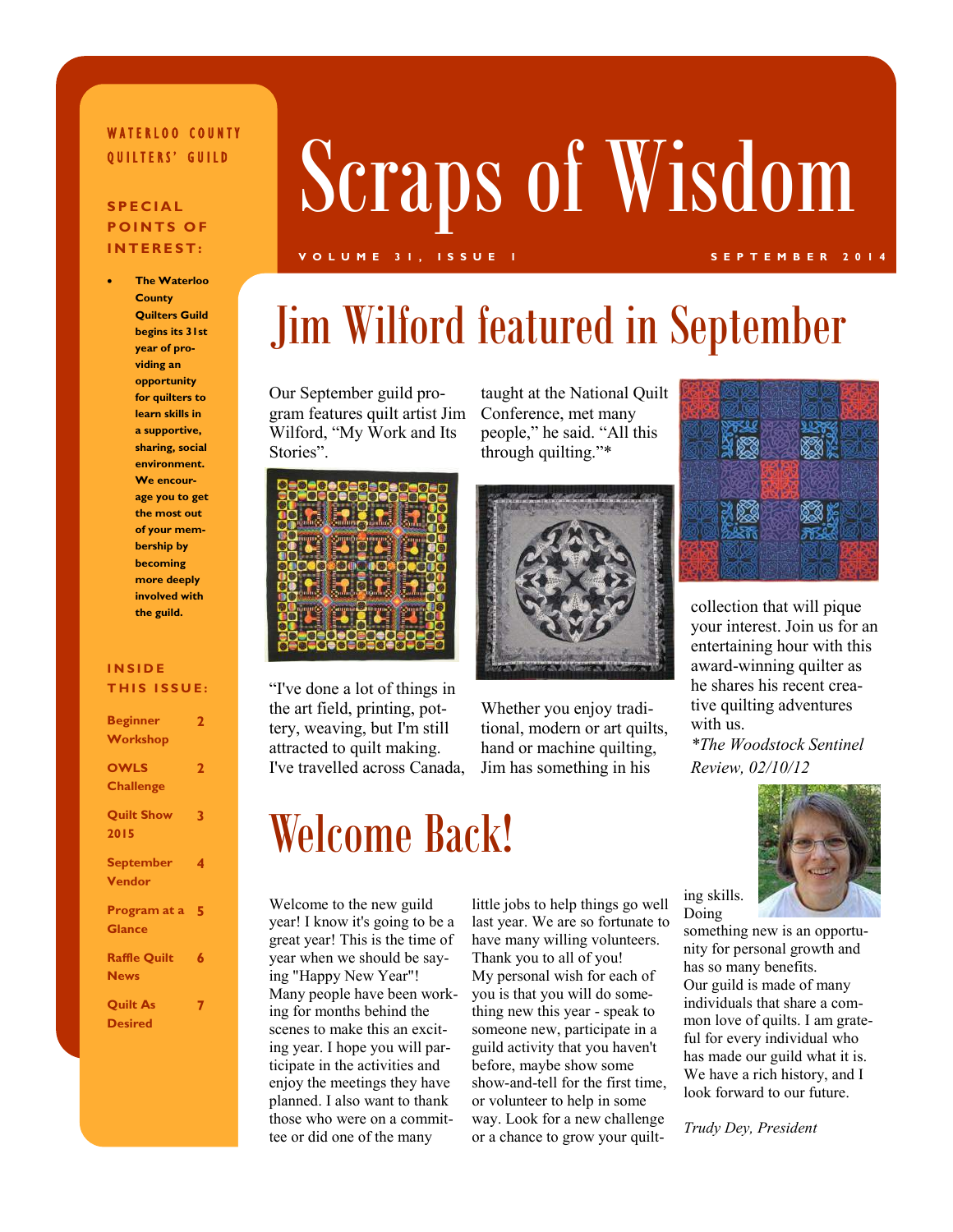#### **PAGE 2**



### Workshop for Beginner Quilters

The Program Committee is offering a free three-session introductory course for new quilters. The project, a Christmas Table Runner, will have the pattern provided.

WHERE: Stanley Park Community Church, 9 Dreger St at Ottawa. WHEN: 9:00 am.  $-3:30$  pm **Sat. Oct. 18, 2014 Sat. Nov. 22, 2014 Sat. Nov. 29, 2014**

This 3-part course is being offered to welcome new quilters and to encourage active participation In the guild.

Sign up at our September and October meetings. A detailed supply list will be provided. Four or more partici-

pants are required to run the workshop.

For more information contact Elizabeth McDowell Heagy at 699-4733 or Elizabeth King at 885-0393.

*We all need encouragement to complete our OWLS! Give a Hoot! Sign up for the challenge!*

**Enjoy meeting other quilters during the sociable Manheim Quilting Circle meetings**



### OWLS 2 Challenge

What is an OWL? Our Wonderful Leftover Stuff! This OWL challenge is incentive to complete UFOS or to finish a new project before May 2015. Register projects for just a toonie. Sign up for more than one project and watch the OWL nest egg grow

until the end of October. Your goal is to complete the project and show it at guild by the May 2015 meeting. Make sure to notify Judy at the program table so that your name can be entered in the draw. There will be two winners chosen at the June meeting.

Show something with two or more owls any time during the guild year and your name will be entered for a bonus prize draw. You could feature owl fabric or quilt with an owl motif. Let's get creative! *Judy Siegner and Olga Mondoux*

# Manheim Quilting Circle

#### **Wed Sept 10, 9 am to 4 pm**

Please join us for our first meeting. Bring your projects and lunch/beverages and join the fun. Coffee and tea are provided. New members are welcome! We have tables for your sewing machines and for basting. Directions to Manheim Park Community Building are on the

website and on the back cover of the handbook. Look for special activities coming in October. *Bernice Gammy and Fabia Joyce*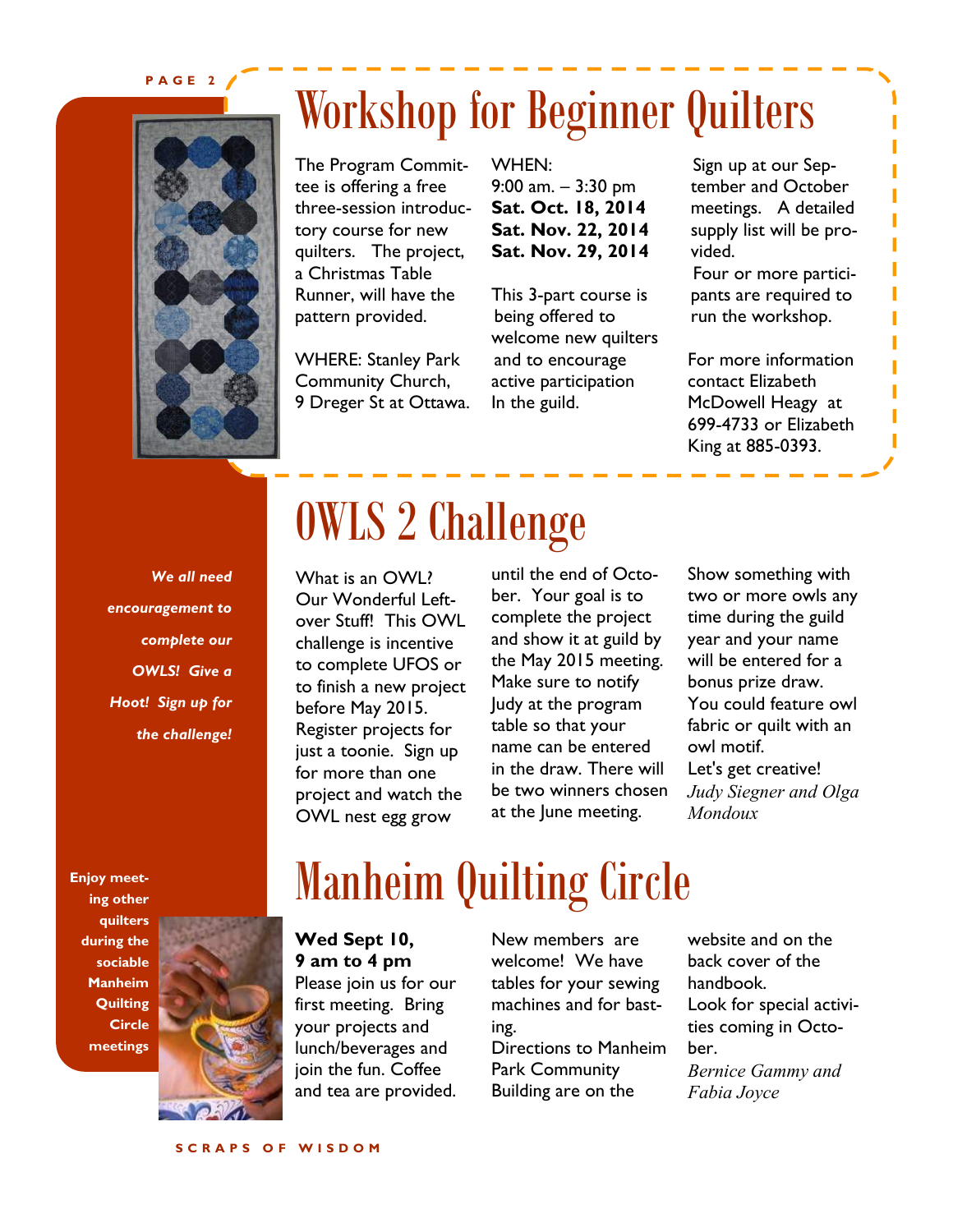### Getting Ready for Quilt Show 2015

Planning is already underway for the guild's October 16 & 17, 2015 quilt show. This major fundraising event requires the help of many hands in order for us all to benefit. There is a variety of tasks to do, from one time, brief, time-limited jobs, to responsibilities requiring a greater commitment. The organizing committees will meet as a large

group 3 times: (for pre-planning) in September 2014 and in May 2015; (for post-show wrap up) in early Nov. 2015. If you are curious about how you can help, or, if you have helped out in the past, please come to the first pre-show planning meeting:

**Wed. Sept, 24th, 2014** from 6:30-9:00 pm at Bonnie Murdoch's house:

336 Sandowne Drive, Waterloo. Please bring finger foods to share. An advance agenda will be emailed, so please RSVP to Bonnie to confirm your attendance. Hope to see you on Sept.  $24<sup>th</sup>!$ 



**Harmonic Collaboration**  by Marsha Clarke on display at the 2013 guild show

*The new Fall* 

*Marg Notar & Bonnie Murdoch*

# New! November Mini Retreat

The fall mini retreat will be held **November 1st**  at Waterloo North Mennonite Church on the corner of Weber St N and Benjamin Rd. The Spring 2014 retreat participants enjoyed this new venue.

The day begins at 8:00 a.m. We will enjoy lunch and dinner together and wrap the day up at 8:00 p.m.

Your November hosts/ chefs are Cindy MacKay-Musso and Judy Pearce. The \$30 fee includes the

venue, lunch and dinner. Look for a sign up table at both the September and October guild meetings. Bring along a project to work on and come enjoy a day with quilting friends.

*Cindy MacKay-Musso and Judy Pearce*

*Mini-Retreat will be Nov 1, Only \$30. Sign up at the September meeting. Events fill quickly!* 

### Spring Mini Retreat

The WCQG mini retreats are such fun relaxing days together! They have become so popular, we are offering two mini retreats this year. Our spring mini retreat will be at Emmanuel United church in Waterloo on **April 18th**. Marilyn Hollinger will be our host and we will enjoy meals prepared by the Emmanuel church chef and helpers.

More details will follow for the spring retreat. Mark both dates in your calendars! We hope to

have a good turnout at our mini retreats.

*Cindy Mac-Kay-Musso and Judy Pearce*



**Busy cutting and enjoying the mini-retreat last spring!**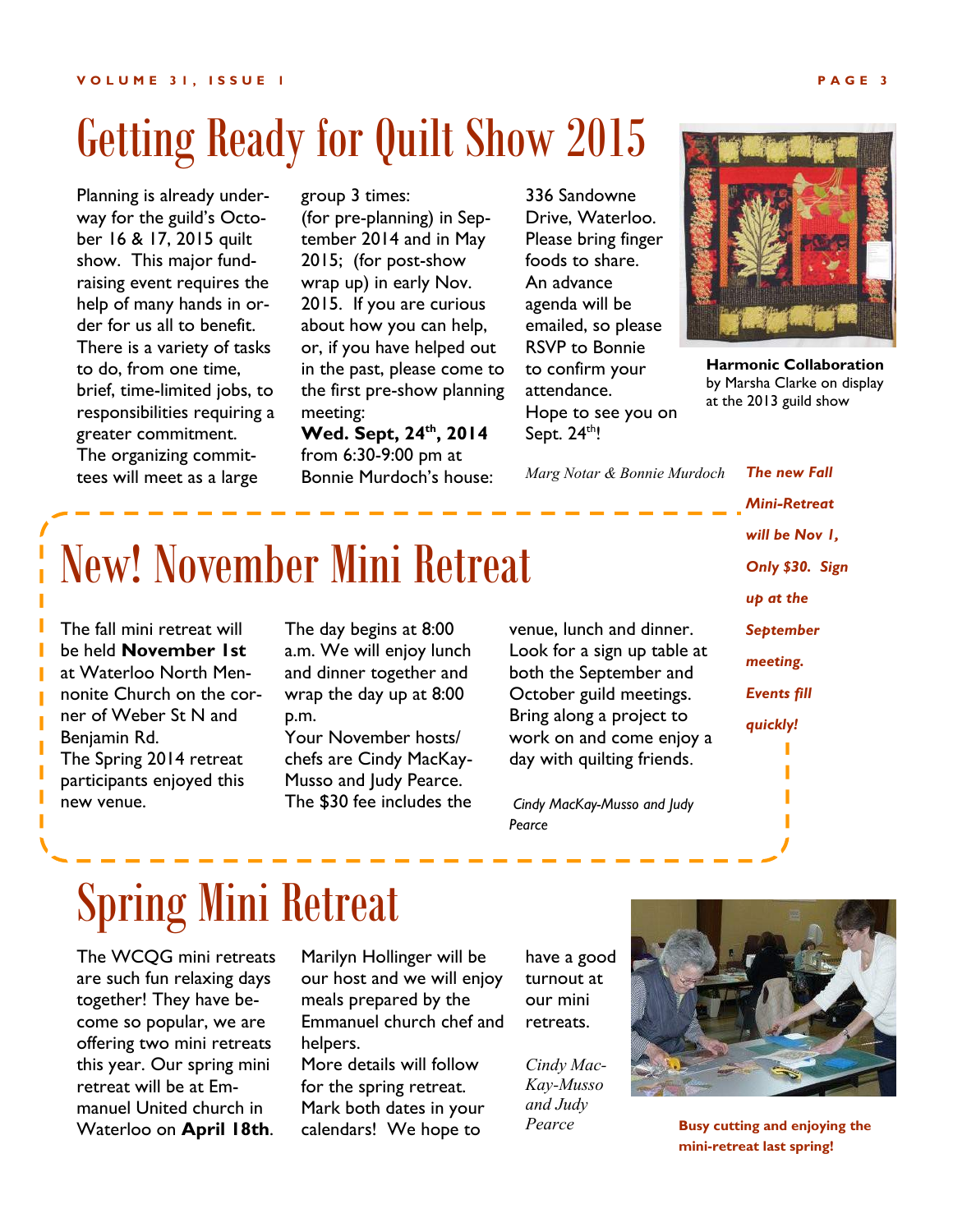**PAGE 4**



**Virginia Ingleby tempts shoppers with her vibrant color wall.**

### Sept. Vendor: Undercover Quilts & More

Undercover Quilts has moved into bright new digs at 223 St Andrew St East in Fergus, just across the street from the last shop. In business for seven years, Virginia Ingleby offers fabric, notions, classes and finished quilts. Her main floor classroom space opens out to a patio where students can enjoy their lunch and beverages.

Virginia is proud to support Canadian distributors and suppliers. Meet Virginia in person at the Sept. guild meeting or



П

email her at undercoverquilts@hotmail.com or call 519-843-3930.

### Membership Renewal Time!

September is the time to renew your guild membership for 2014-2015. If you have renewed, good for you! [about 165 members have already done so]. If not, then remember to renew at the September meeting.

The new membership book (this time it is Orange) will be out for the October meeting. If you do not renew at the Sept. meeting you can still be in the book if you get your renewal to Madeline by Oct 1. You

can go to our website, print off the form and mail it to the guild address. You can still renew later but your information will not be in the Orange Book. *Madeline Hughes Membership Chair*



### Quilt Contest

The Dairy Farmers of Ontario are running a Quilting Contest to celebrate their 50<sup>th</sup> anniversary It is open to anyone connected with the Ontario dairy industry; including present or past producers, industry partners or employees. If you fit into this category, read more at www.milk.org

**Undercover Quilts And More Fabrics, Thread, Notions Quilted Gifts, Classes** 519 843 3930 223 St Andrew St E Fergus, ON, N1M 1R2 undercoverquilts@hotmail.com Debit, Credit Card or Cash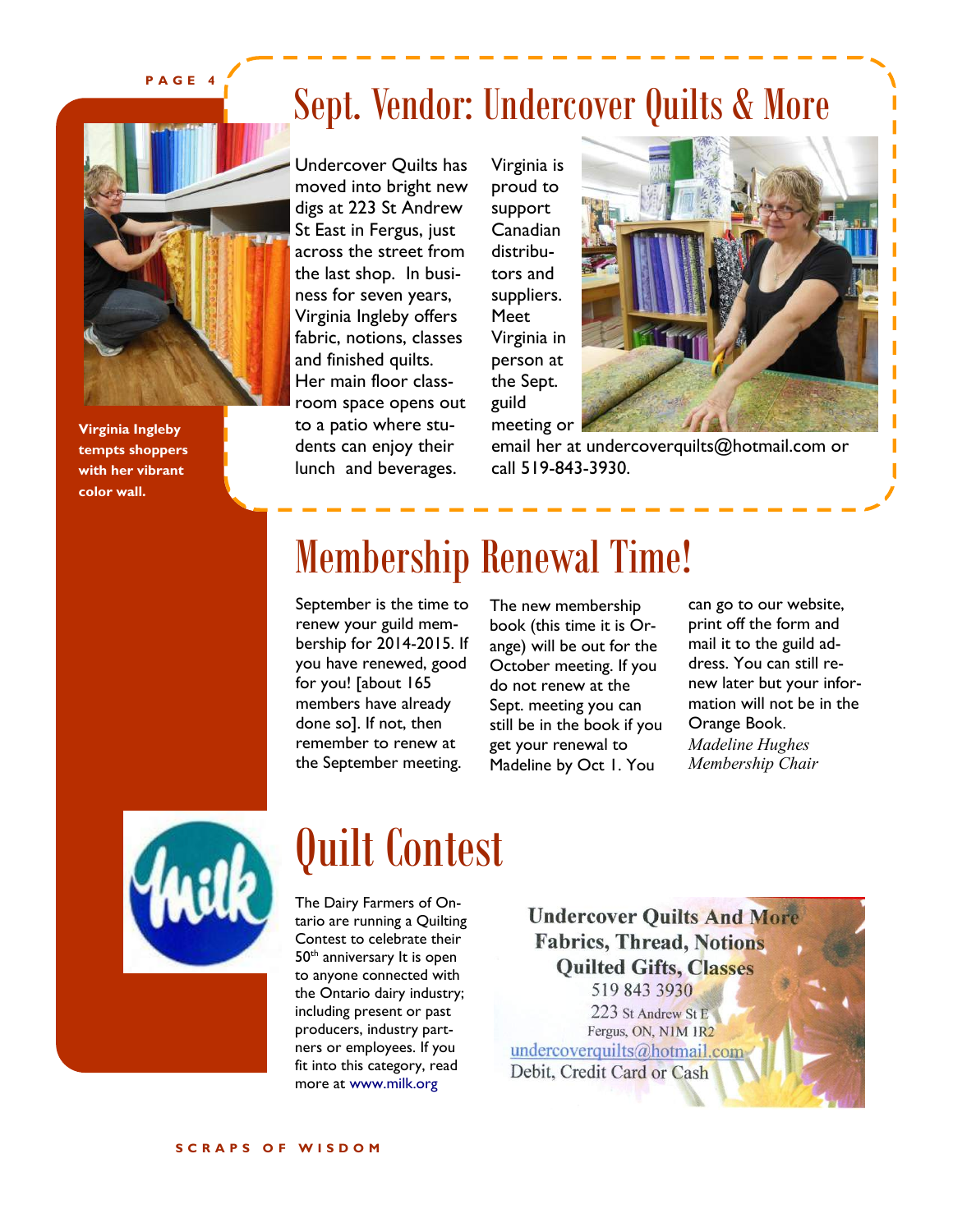# The Guild Year at a Glance

| Mont<br>h  | Day                                                                       | <b>Detail</b>                                                                          |  |  |  |
|------------|---------------------------------------------------------------------------|----------------------------------------------------------------------------------------|--|--|--|
| <b>Sep</b> | 10                                                                        | Manheim Quilting Circle                                                                |  |  |  |
|            | Jim Wilford "My Work & Its Stories" ; Sign Up for Beginner Workshop<br>17 |                                                                                        |  |  |  |
|            | 24                                                                        | Quilt Show Planning Meeting at Bonnie Murdoch's house                                  |  |  |  |
| Oct        | 8                                                                         | Manheim Quilting Circle                                                                |  |  |  |
|            | 15                                                                        | Susan Bowslaugh "Modern Quilts"                                                        |  |  |  |
|            | 18                                                                        | Beginner Workshop: Christmas Table Runner Part I                                       |  |  |  |
| <b>Nov</b> | T                                                                         | Fall Mini-Retreat                                                                      |  |  |  |
|            | 12                                                                        | Manheim Quilting Circle                                                                |  |  |  |
|            | 9                                                                         | November Social (food A - L); Hilary Rice workshop registration begins                 |  |  |  |
|            | 22                                                                        | Beginner Workshop: Christmas Table Runner Part 2                                       |  |  |  |
|            | 29                                                                        | Beginner Workshop: Christmas Table Runner Part 3                                       |  |  |  |
| Jan        | 21                                                                        | Presentations by Guild Members; Karen Kay Buckley workshop registration begins         |  |  |  |
| Feb        | 18                                                                        | Hilary Rice "Along the Silk Road"                                                      |  |  |  |
|            | 9                                                                         | Hilary Rice Workshop: Squiggles & Doodles: Work shop at Manheim Park                   |  |  |  |
| Mar        | 18                                                                        | Karen Kay Buckley "From the Beginning" ; Laura Wasilowski workshop registration begins |  |  |  |
|            | 9                                                                         | A.M. Karen Kay Buckley Workshop: Borders By Design                                     |  |  |  |
|            | 9                                                                         | P.M. Karen Kay Buckley Workshop: Hand and Machine Appliqué                             |  |  |  |
|            | 20                                                                        | Karen Kay Buckley Magic Medallions Block 1 (hand appliqué)                             |  |  |  |
|            | 21                                                                        | Karen Kay Buckley Workshop: Kansas Rose (machine appliqué)                             |  |  |  |
| Apr        | 15                                                                        | Tracey Lawko "Sources of Inspiration"                                                  |  |  |  |
|            | 18                                                                        | Spring Mini-Retreat                                                                    |  |  |  |
| May        | 20                                                                        | Laura Wasilowski 1:30 "Art Quilts the Musical"                                         |  |  |  |
|            | 20                                                                        | Laura Wasilowski 7:00 "I Quilt, Therefore I Am"                                        |  |  |  |
|            | 21                                                                        | Laura Wasilowski Workshop: Zen Doodle Quilts                                           |  |  |  |
|            | 22                                                                        | Laura Wasilowski Workshop: Colourful Leaves                                            |  |  |  |
| Jun        | 17                                                                        | Business meeting & social (food M-Z); Evening Meeting Only                             |  |  |  |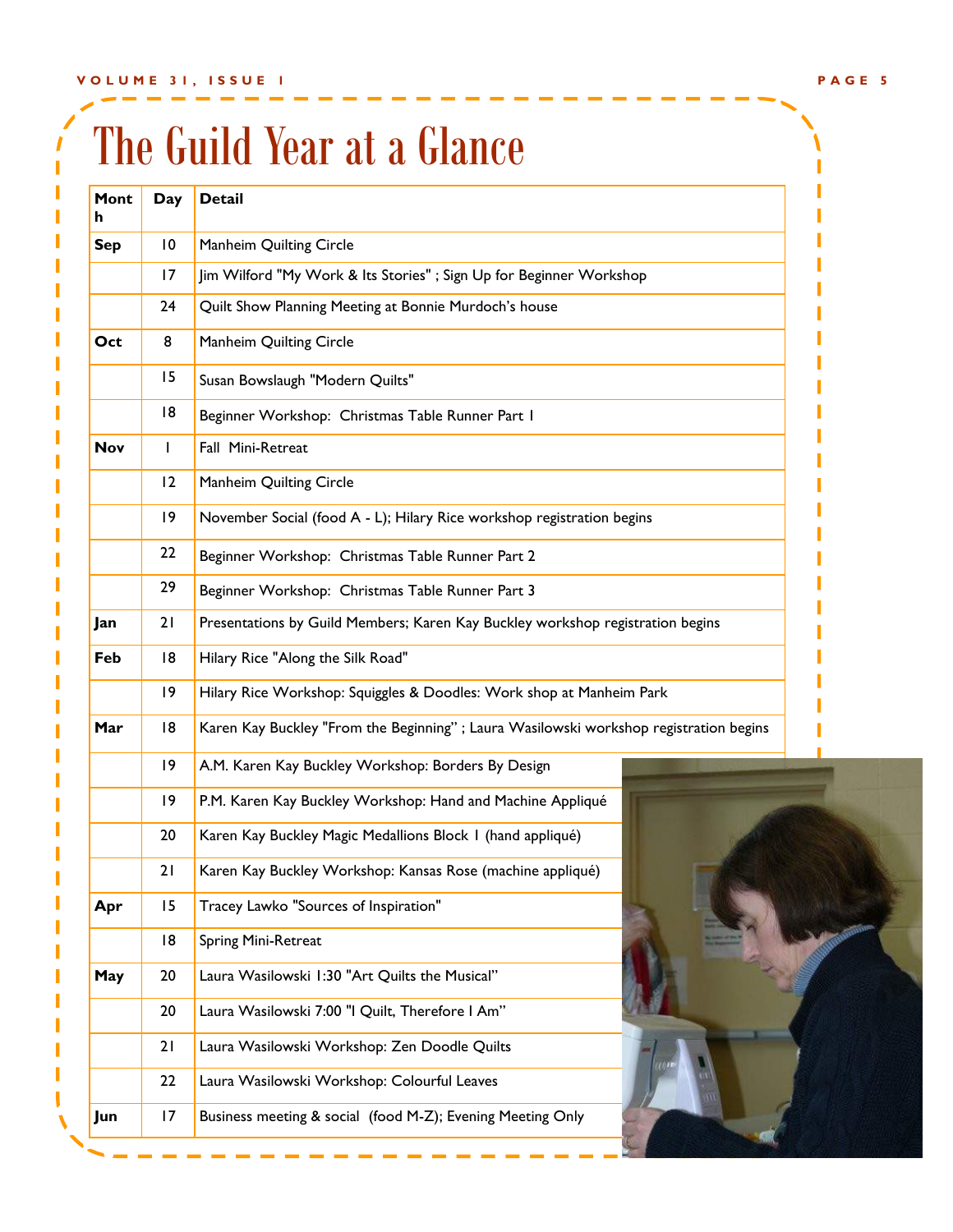**PAGE 6**

## Raffle Quilt Preparations



Since we're a nation boasting choice ocean frontage on three sides, we've decided to borrow that palette for our 2015 Raffle Quilt. The Canada Mariner's Compass and the border of anchors on schools of fish completes the theme. We're hoping you'll "dive right in" and enjoy completing this project as much as we've enjoyed planning it.

According to the ancient WCQG calendar, 2015 will be "The Year of the Raffle". Traditionally, we prepare for Year of the Raffle by joining our talents to produce a fetching quilt (a quilt that fetches enough interest that raffle ticket sales go through the roof and we raise lots of money for the charity of our choice). The effort culminates when, during our October 2015 Quilt Show someone plays "Go Fetch" for the winning ticket and some very lucky person goes home with the quilt of her/his dreams.

**The fold-back freezer paper method of paper piecing provides maximum stability right through to completed top. When all is said and done, the**  paper just peels off... no tear**ing at stitches with this method. And by the way, the copyright info in the source**  book, Mariner's Compass **Stars by Carol Doak, expressly allows for using the patterns to make a quilt for raising**  charitable funds... with **attribution of course.**

This year's effort will feature a field of Canada Mariner's Compasses repeated in sea blues, greens and purples on a background of pale sky blue. Secondary compass points will be in complimentary yellows. The border of yellow/gold anchors on deep sea tones will encompass the centre and add a visual scallop effect.

The mariner's compasses will be paper pieced using the fold-back freezer paper technique. We will assemble a kit for each compass including all necessary fabric, the pattern printed on freezer paper, and complete instructions for this easy and satisfying technique. If there is interest, we are considering offering a half day workshop, so we can work on the project together, and learn from each other.

The anchors will be appliquéd, either by hand or ma-

chine. Again, we will work with a freezer paper form that adds stability to the work and keeps everything in perfect placement throughout the process. This technique, too, could be the subject of a half day workshop.

Our goal is to have all the parts turned in at our November meeting. The top will then be assembled by mid-December. Peggy Nagle has agreed to work her long arm magic in early January so the finished product will be ready for photographing in February.

We'll be showing you sample blocks at our September meeting, and we'd be very happy if you sign up for a kit to be distributed in October.

*Jacqueline Tate*

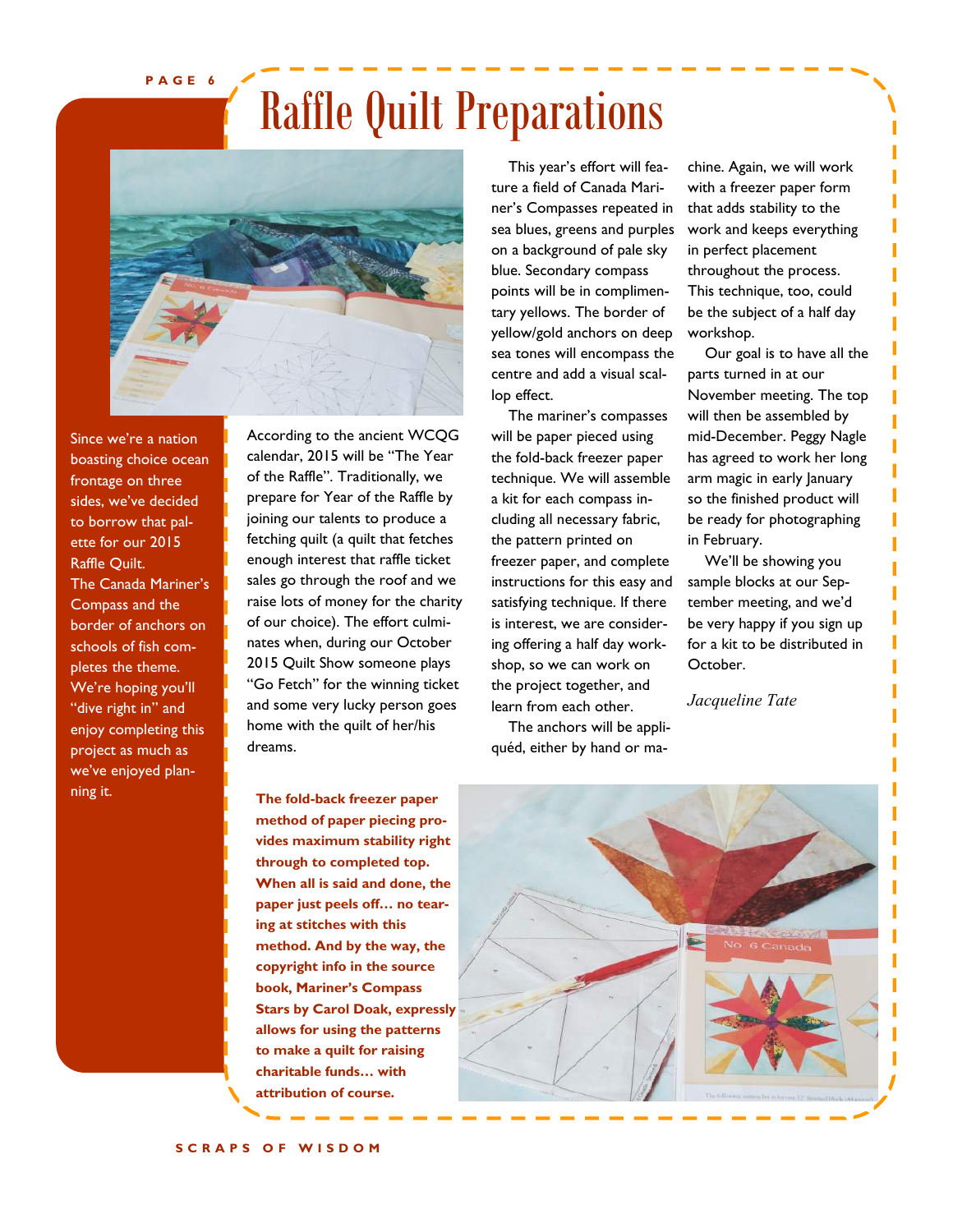#### **VOLUME 31, ISSUE 1 PAGE 7**



### Quilt As Desired: How do I quilt it?

more balanced, formal patterns and methods.

#### **Features How would you quilt this scrappy**

 Does the quilt feature angles and squares? Does it require a curvy design to balance out the sharp lines? Is the quilt a modern style that requires dense textured designs to carry out the minimalistic graphic design? Does the top design and layout suggest that an overall quilting design will unify the quilt? Is the design a traditional style featuring symmetrical elements that would be enhanced by a formal feathers, wreaths and crosshatching? **Form Shaded 4 Patch?** 

of a quilting pattern often leaves many of us stymied on what and how to quilt a top*.* Beginning with a few basic questions you can narrow your choices and make the quilting decision a bit easier. **Function**

Quilt as desired. This phrase at the end

 What is the intended use for the quilt? Will it be a treasured heirloom? Will it be used for a child's bedroom? Is it intended as a utility quilt? Will it be a wedding gift? Is it an art quilt to display on the wall? How washable does the quilt need to be? How will the batting react to different quilting densities? The function of the quilt will influence your decision on the style of quilting and the density of the quilting.

#### **Fabric**

 What type of fabric is used in the top? Is it a busy print that will not show fancy stitches? Does the quilt have large negative space that is a perfect palette for fancy stitching? Does the fabric feature a print that sparks ideas for design? A snowmobile print fits well with a snowmobile pantograph design. A flowered print may call for a complementary overall flower design. Contemporary prints used with a traditional layout make a contemporary quilt that could call for innovative, over the top quilting while traditional quilts require

 Is the top well constructed? Are the long lines straight? Are blocks even and square? Custom quilting tends to emphasize wavy lines and uneven blocks. When the piecing is not accurate, an overall design could be a better choice.

#### **Flourishes**

What would make this quilt rise above the ordinary? Would a contrasting thread add texture? Would variegated thread enhance the pieced design? What could add the WOW factor? How prominent do you want the quilting to be? What

element of the quilt will play the staring role on this quilt canvas? Do you want the piecing or appliqué to take centre stage

or do you want the quilting to be the main element that gives flourish to the quilt?

#### **Facility**

What is the skill level of the quilter? What can you as quilter do well? How much time do you have to quilt it? How much time do you want to spend on the quilt? Will you enjoy quilting this quilt? If your true passion is piecing, you might choose to spend less time on the quilting. If you really enjoy the process of quilting, this could be the time to showcase your skills.

#### **Funding**

 If you are getting someone else to quilt the top, what is your budget? How much do you want to spend on this quilt? A rule of thumb is that overall edge to edge quilting costs x. Edge to edge with a separate border treatment costs 2x. Custom quilting costs 4x. Answering these questions can help you determine what you desire, so that when you select your quilting elements, you really are quilting as desired.

*Peggy Nagle*